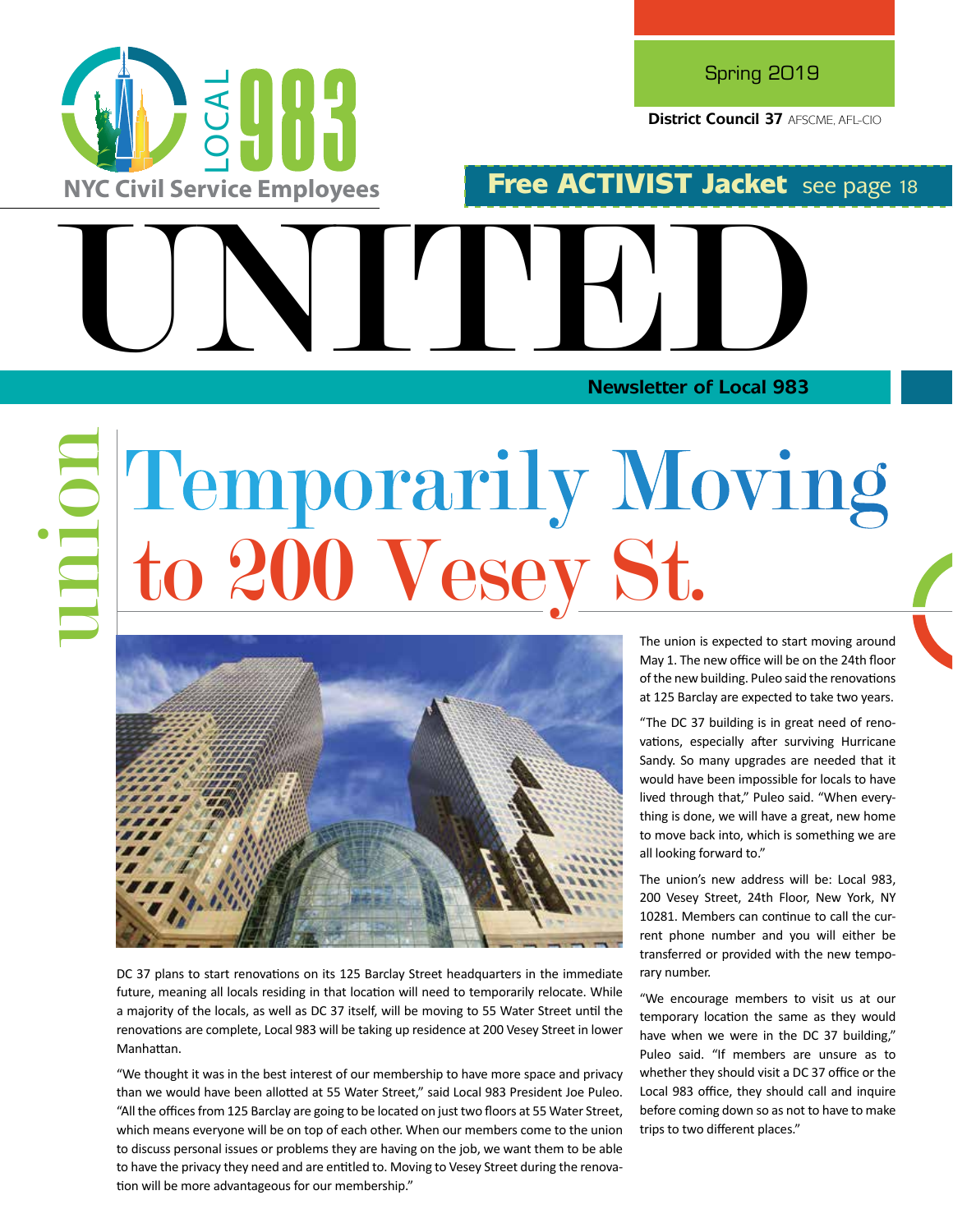



# **Messa**

### From President Joe Puleo

Welcome to the start of another new year. I know it's been a while since we have published a newsletter, but we are working to get it back on track. As you will notice, starting with this issue, we will be including our own newsletter inside the

But we can't stop now. Unions must continue to push forward with the momentum we've had up until now. We need more of our members to get involved. That's why we are creating the position of activist and asking members to sign up.

DC 37 newsletter as this is a way for our local to save money. By the way, I'm assuming you noticed the new design of the PEP Talk newsletter. It was time for DC 37 to work its way into the current era and I'm proud to say I had a hand in getting them to redo their design. The difference is staggering and quite an improvement.

One of the advantages of this new arrangement is that

many of our stories are included in the PEP Talk, which frees up space for us to write about different issues. One important Local 983 story that you should be sure to read about in the PEP Talk, however, is about our fight to support a Parks Department budget increase. We participated with many other locals at a rally at City Hall Park in Manhattan on February 28 to demand \$100 million in funding for public parks maintenance and safety in the FY 2020 city budget. Budget cuts over the years have decimated the Parks' unionized workforce and it's time we remedy that problem.

The additional funding we are pushing for would, amongst other things, create 80 additional Parks Enforcement Patrol (PEP) Officers for safer parks, public pools, and beaches; allow 48 of the largest parks to have dedicated crews to maintain, beautify, and ensure safer parks; guarantee crews at smaller neighborhood parks to clean parks and relief stations; and create 50 new Urban Park Rangers for educational tours and safety patrols.

Ever since the Supreme Court decision in the *Janus vs AFSCME* case, unions have had to rethink the way we've done business in the past. As an organized labor movement in general, we have typically not been so quick to implement new strategies, new ways of thinking, better means of outreach. Now we do. Labor has a new face. We have stayed strong. Our members have continued to support us by recommitting as dues-payers. This determination has sent a strong message to those who tried to take us down that those efforts were in vain.

As of now, Local 983 has a 99 percent member retention rate. That's right — almost every person in a title we represent has remained a dues-payer. Rumors that unions would go under after the *Janu*s decision were just that — rumors spread by the right-wingers meant to cause angst in the labor world. In the end, it didn't work. We are doing a whole lot better than people would have given us credit for this same time last year.

But we can't stop now. Unions must continue to push forward with the momentum we've had up until now. We need more of our members to get involved. That's why we are creating the position of activist and asking members to sign up. Our activists will act as liaisons to members out in the field, very different from our Shop Stewards who are responsible for grievances. Our activists will be reaching out to non-dues-paying workers and our seasonals in hopes of getting them to sign up. You can read more about our activist training in this newsletter. Local 983, as with all unions, must represent everyone in a title under our bargaining contract and should therefore be paying their fair share.

In the not-too-distant future, DC 37 is going to close at its current location at 125 Barclay Street in order to renovate the building, and will temporarily relocate to 55 Water Street for about two years. While it is expected that DC 37 will take two entire floors, that will be significantly less room than we have at our current building. Local 983 officers decided against moving to 55 Water Street with the rest of the locals because we believe it will not be in the best interest of our membership. Each union will have limited space, thereby allowing for little privacy. We have been looking for separate temporary space in the meantime and will obviously notify all members once we know where and when we will be moving. Once 125 Barclay is fully renovated and reopens, Local 983 will move back into the building.

We've got a lot to look forward to in 2019. The year started off busy and by all accounts looks like it won't slow down anytime soon. There's no better time for our members to get involved, so come to a membership meeting, sign up to be an activist (and get a free jacket), join us at a rally. We look forward to seeing you all.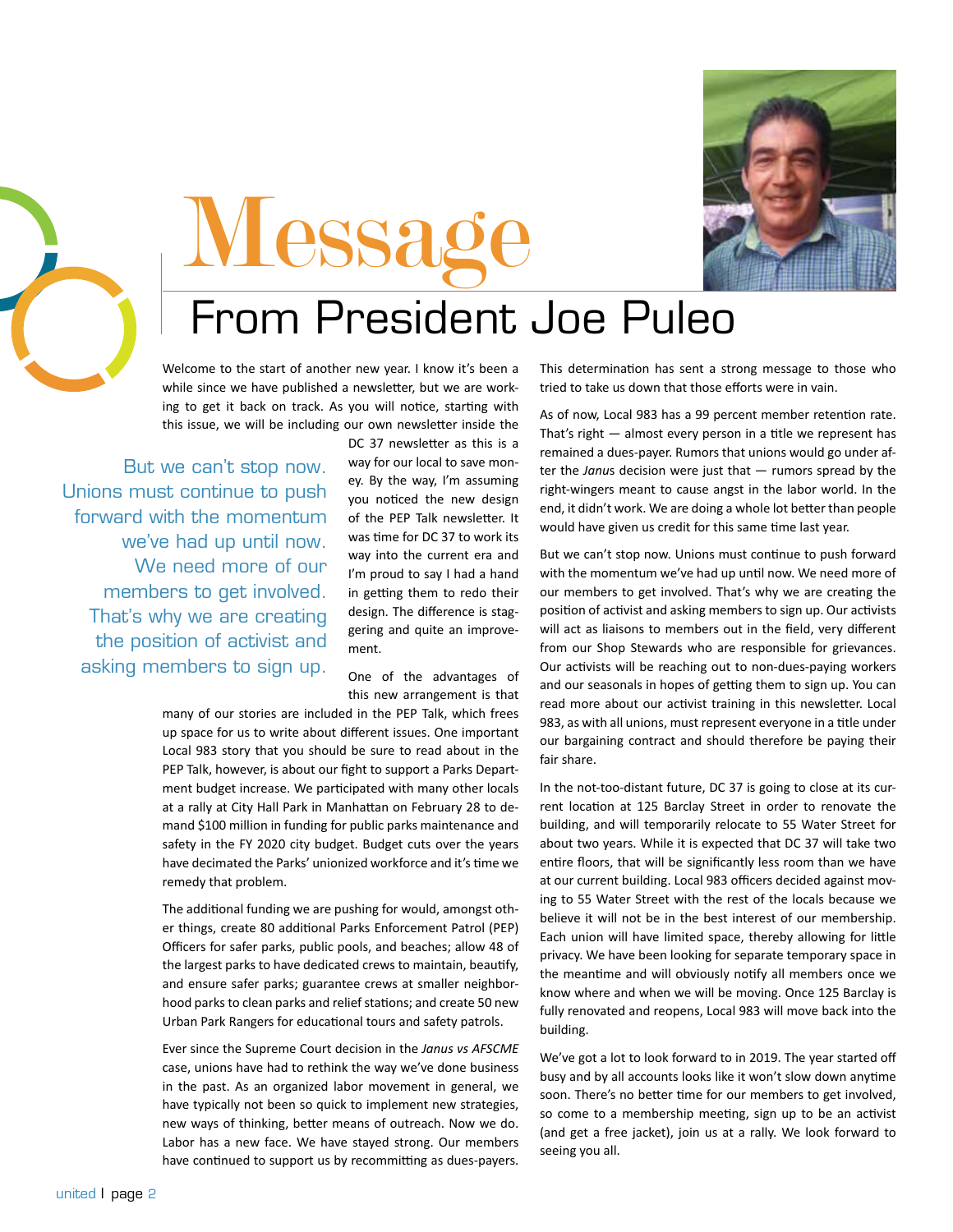## TEA Harassed in Borough Park for Simply Doing His Job

While doing his job in Borough Park, Brooklyn, and trying to tow a car that was illegally parked, Traffic Enforcement Agent (TEA) Officer Emmanuel Ford was harassed by an angry crowd of Brooklynites.

The confrontation in Borough Park was caught on camera by numerous bystanders and immediately made the rounds on social media. The video shows a handful of men free someone's minivan from Ford's tow truck as it was about to be taken away. The incident occurred on Thursday, January 10, at 44th Street and 15th Avenue in the morning, where signs in the area clearly indicate no parking on Thursdays from 9:30 a.m. – 11 a.m.

Ford had written a summons and then proceeded to unlock the door, put it in neutral, and begin to hook up the tow truck to tow the vehicle. A group of angry residents quickly swarmed the location and began removing the van from the hitch, according to both police reports and Local 983 representatives.

"Before the tow driver could raise the vehicle so the motorist couldn't leave the scene, people from the community got in the car and drove off," said Local 983 First Vice President Marvin Robbins. "They were harassing our TEA, taunting him, and causing a huge scene, allowing the minivan to escape."

Robbins said TEA Ford kept his cool under the circumstances, and attempted to reason with the van's driver before he drove off. The jeering was caught on camera.

"This is so great," one guy sneered. "What a loser… This guy worked his a– off for like a half hour." Another man can be heard yelling at Ford, who is black, "You're in the wrong precinct… you should work in Harlem! They'll kill him over there." An NYPD spokesman is quoted as saying, "the attack against the traffic agent was unacceptable. We will not tolerate our traffic agents being subject to abuse in any form, not the least of which is the ugly example we see in this video.



As the Borough Park men swarmed the agent, demanding his badge number and threatening to post the video to YouTube, one could be heard saying, "This is my place, this is not your place." No threat was actually needed, however, as many residents posted the now-viral video.

Robbins said that the TEA responded to the area at the request of community members and local representatives who are concerned about illegal parking conditions that impede the flow of traffic, including emergency vehicles. "This is outlandish behavior against a traffic enforcement agent who was just doing his job to keep New Yorkers safe. He exhibited unbelievable restraint and professionalism in what was definitely a heated moment. We give a lot of credit to TEA Ford as this whole incident could have turned out very differently," Robbins said.

Ford has more than 20 years experience as a tow driver, and although was shaken by the event, returned to work the next day. "This is what our TEAs encounter on a daily basis out here in the City of New York; no one respects the tow truck operators," Robbins said. "You try to remain as professional as possible but their backs are against the wall."

Ford eventually got into his tow truck and drove away. Yisroel Friedlander, the driver of the minivan, surrendered to police at the 66th Precinct stationhouse shortly thereafter. He was charged with obstructing government administration and criminal mischief for breaking his Honda Odyssey free from a set of NYPD tow bars, or claws. His vehicle was subsequently impounded at the BKNY Tow Pound.

Robbins said the union is following up on the case and encourages all TEAs to consider their actions when facing a similar predicament. "Remember that these days everyone has a cell phone camera and will start recording anything. We highly recommend that everyone remain calm and professional," he said.

*Photo from Twitter showing Borough Park residents blocking TEA Ford from towing the illegally-parked vehicles.*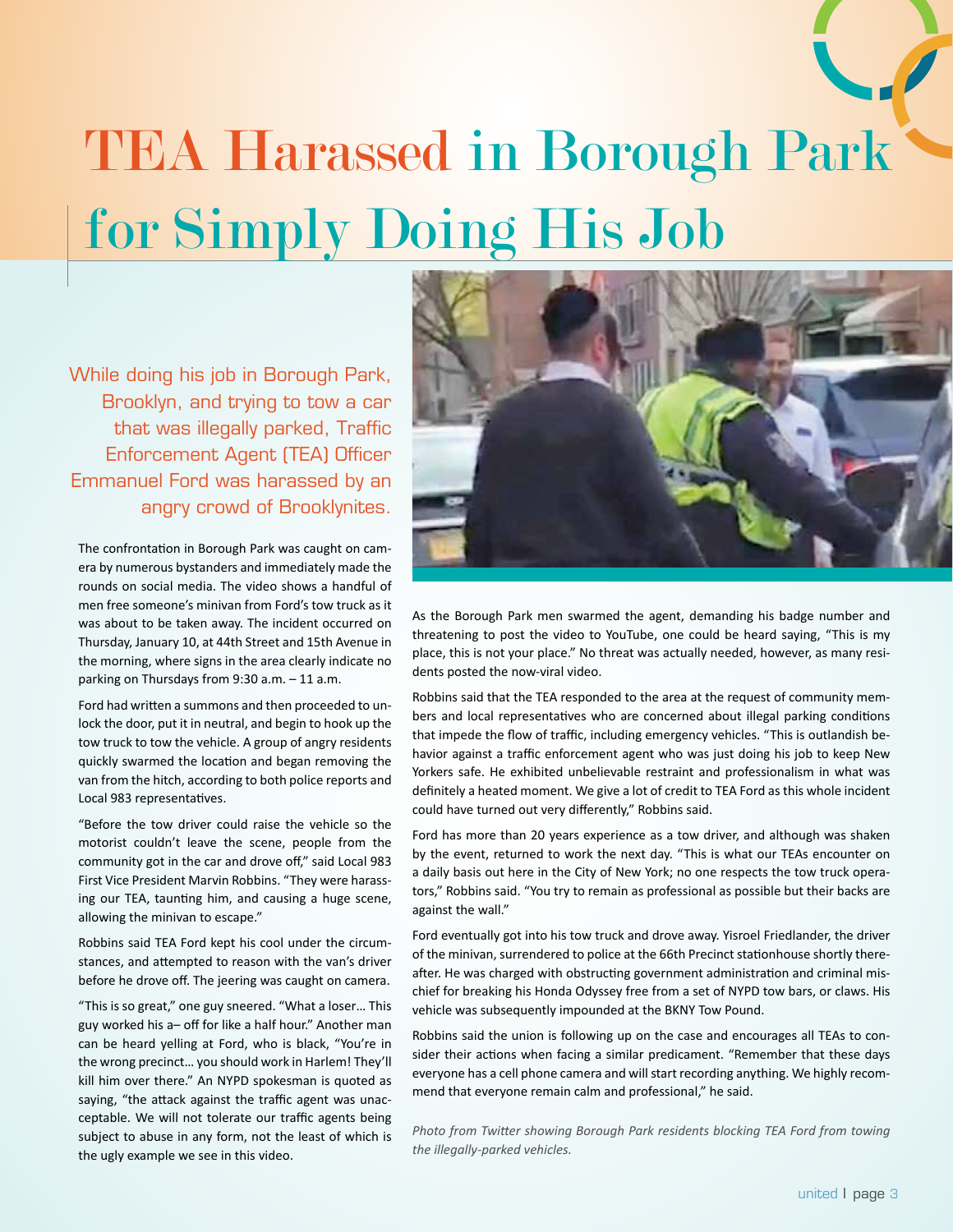## 983 **Local The Contracts**

### Union & City In Negotiations For All Outstanding Contracts

With the Citywide contract between DC 37 and the City settled, individual municipal unions are headed to the bargaining table with the City in order to negotiate their unit contracts.

Most DC 37 members are covered by three principal contracts — the Citywide contract, the economic contract, and the unit contract. The Citywide contract addresses general working conditions and other non-wage matters, such as time and leave, eligibility for health insurance coverage, personnel and pay practices, and overtime. The Citywide contract is called non-economic because it doesn't establish wages, but it does have an impact on members' pockets because it sets holidays, annual leave, overtime rules, meal and car allowances, and shift differentials.

The Economic Agreement determines the overall general wage increases for the majority of DC 37 members. It also includes provisions for job security, annuities, and privatization. The unit contract is what Local 983 negotiates with the City for all members in titles covered by the bargaining unit. Local 983 President Joe Puleo said the union currently has three open contracts covering Urban Park Rangers (UPR) and Associate Urban Park Rangers (AUPR), TEA 3s and TEA 4s, and High Pressure Plant Tenders (HPPT).

"We are meeting with the City on a regular basis in order to resolve these outstanding contracts as quickly as possible," Puleo said. "We have had multiple bargaining sessions already for each contract as we work toward the best outcomes that meet the specific needs of our members in each title."

Puleo said the HPPT contract is more complicated as the union is trying to get salaries closer to a 220 trades prevailing rate.

"We are meeting with the City on a regular basis in order to resolve these outstanding contracts as quickly as possible," Puleo said. "We have had multiple bargaining sessions already for each contract as we work toward the best possible outcomes that meet the specific needs of our members in each title."

"The problem is that there is not a direct match to an outside title so we have to look at creative ways of bringing us closer to industry standards," Puleo said. "While our HPPT title is a prevailing rate title, historically it's just been very difficult to achieve a good match.

Puleo said there are not many HPPT positions left in the City as technology is leaning more toward smaller boilers and an increasing amount of HPPT work is now refrigeration based. He said City agencies require two years of high pressure time and since HPPTs do not have as much opportunity to get that experience on the job, it's becoming more difficult to fill the positions. "The bottom line is that we are trying to get this group as close to industry standards as we can through collective bargaining because finding a prevailing rate could take years. It's a very lengthy process."

Puleo said the union is continuing negotiations for all titles and will notify members as soon as an agreement has been reached as members will need to vote on and approve the terms.

**Members Covered by the 2017-2021 Citywide Economic Agreement Saw 2% in September 2017 and 2.25% Raises in October 2018:** Paychecks reflected a 2% and a 2.25% compounded increase on base salaries and Recurring Increment Payments for most employees. MVOs, CSAs, APSWs and ACHRs will get an additional 3% in October 2019 with additions to gross.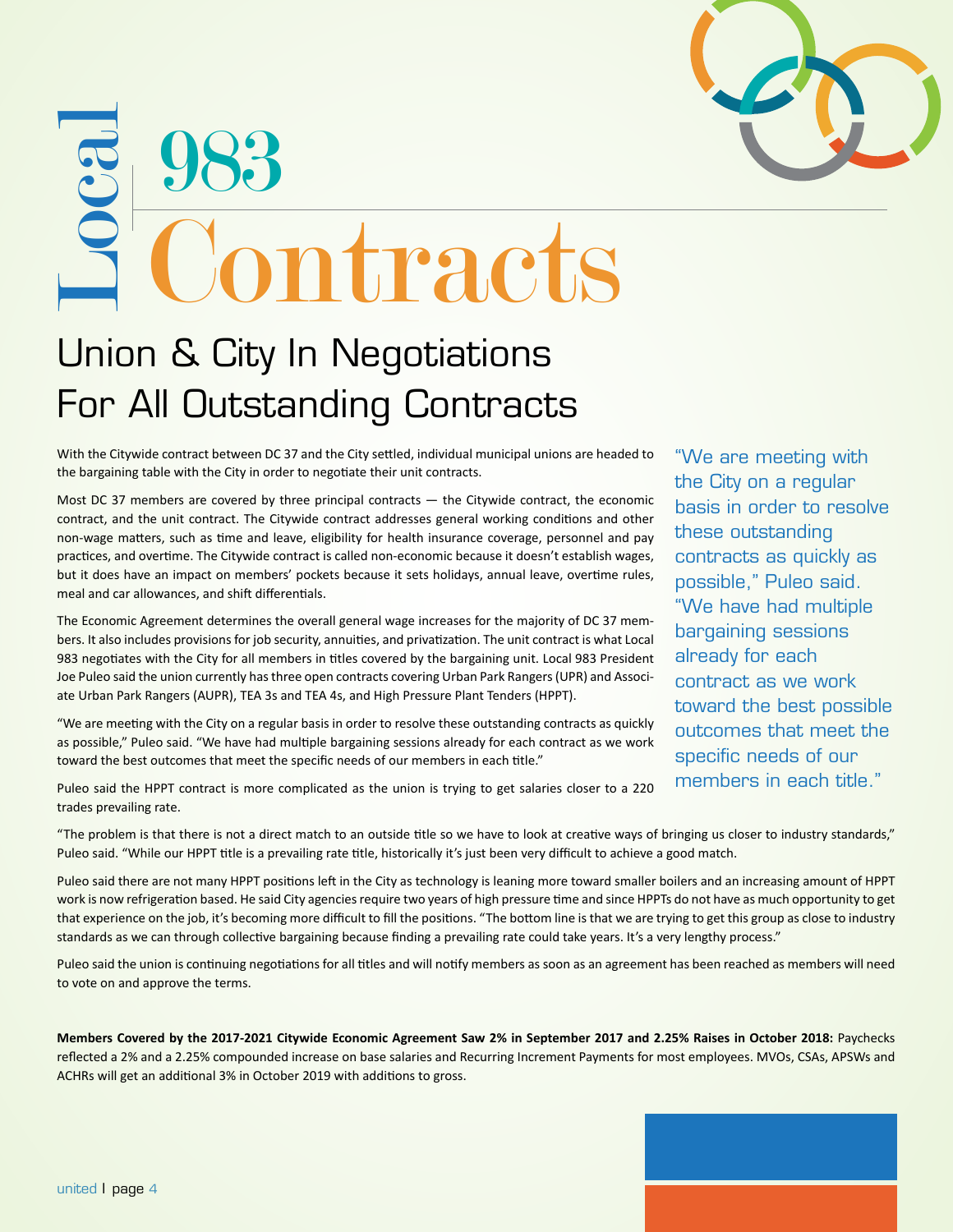### Meet Donald Chapman Local 983's New Recording Secretary

Donald Chapman, Motor Vehicle Operator for NYPD Fleet Services Division, is Local 983's new Recording Secretary.

Chapman began his career as a tow operator in the private industry, where he worked for 14 years. His work involved mostly towing on the highways, which allowed him to develop a good relationship with the NYPD. He took the MVO test and got hired by NYPD Fleet Services on November 14, 2014. In his current position, Chapman transports NYPD vehicles, crime scene vehicles, and vehicles from accidents involving fatalities.

He started getting involved with the Union when his former Shop Steward retired. Chapman was constantly inquiring about safety and health issues with management, which lead to his coworkers encouraging him to become their next Shop Steward. He took the training class, but then left in June 2016 to start at the Department of Correction officer training academy. He graduated the academy on November 7, 2016 and began working on Rikers' Island, where he stayed until December 27, 2016. "I was working in the AMKC facility when I realized that Correction was not for me, so I went back to NYPD headquarters at 1 Police Plaza and got reinstated as a Motor Vehicle Operator," Chapman said.

Once he was back on the job, Chapman's coworkers again approached him about becoming their Shop Steward. He started attending all Local 983 meetings to learn as much as he could about the union and important issues so he could pass along that information to everyone he worked with. President Joe Puleo asked Chapman if he was interested in becoming a Grievance Representative two days a week — and the union bug bit.

Chapman held that position for a year when the Local 983 Executive Board asked him to become the new Recording Secretary, and was voted on in February. "I am happy and greatly appreciate the opportunities the union and members have provided me," he said. "I also get a lot of support from my family."

Chapman is the proud father of three boys — Louis, 17; Donald Jr. (aka DJ), 11; and Justin, born on March 19, 2019, and is engaged to School Safety Agent Linda Essex.





### Overtime Lawsuit Fair Labor Standards Act

Local 983 member Robert Lewis and Local 1503 member Anthony Drayton have started a class action lawsuit under the Fair Labor Standards Act to recover overtime underpayments for themselves and other New York City employees.

The lawsuit claims that the City fails to include workers' differential rates when calculating overtime as required by law. For example, if your base rate is \$20 per hour, you should receive time-and-a-half overtime at \$30 per hour. However, if you receive a \$2 per hour night shift differential, the lawsuit claims that you should be paid and additional \$3.00 per hour (\$33.00) for overtime instead. Or, if you receive \$24 per day assignment differential for an eight-hour day, that assignment differential would work out to \$3 per hour, so your overtime rate should be increased by \$4.50 per hour. Shift differentials, longevity differentials, hazardous work

differentials, assignment differentials, driving differentials, and other differentials are covered within the lawsuit. Workers who want to participate in the lawsuit **must** file a consent form with the court in order to be a part of the case. A worker's claim extends back three years from the date the claim form is filed with the court. A worker who fails to file a consent form may not participate in any settlement or judgment.

The lawsuit is Drayton v. The City of New York, United States District Court for the Southern District of New York, Index Number 18-cv-10138. If you want more information about the lawsuit, please contact the workers' attorneys, Lloyd Ambinder (Lambinder@vandallp.com) and James Murphy (Jmurphy@vandallp.com) from Virginia & Ambinder, LLP, at 212.943.9080.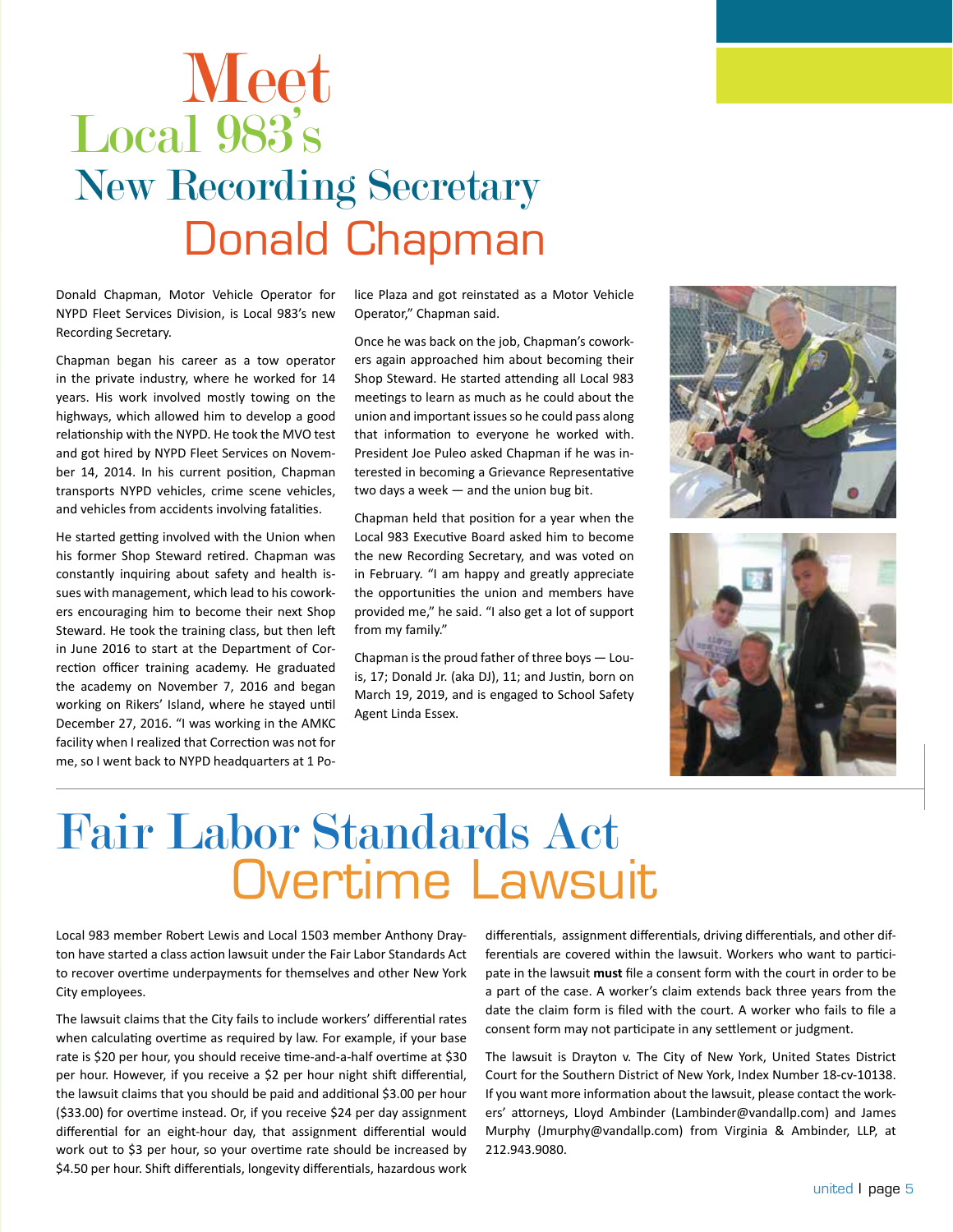### NYC 9/11-Related Illnesses Struggling with Civilian Workers



### Get Unlimited Sick Time

Local 983 was one of dozens of civilian worker unions fighting for unlimited sick time for search and recovery workers on duty in lower Manhattan for 9/11. After all, they were exposed to the same chemical hazards as first responders, yet lacked the same benefits.

No one would know that better than TEA Linda Mercer, who after the terrorist attacks helped emergency vehicles get in and out of the World Trade Center site. Mercer now has breast cancer, which has spread to her liver, an illness that could be the result of the toxic air she breathed in the days after the Twin Towers collapsed.

While more than 2,600 people died when hijackers flew two planes into the Trade Center, upward of 10,000 people now have a 9/11-related cancer — and the red tape for health care continues to grow. A growing number of 9/11 first responders and survivors continue to fall

"Civilian workers answered the call during and after 9/11 just like our police and fire department did. Everyone who could be of some service was there and everyone now deserves the same treatment,"

ill and die from diseases that could be caused by contact with the poisonous dust and air, which contained asbestos, benzene, PCBs, and more than 400 chemicals.

District Council 37 negotiated the new sick leave policy with the City. It will affect about 2,000 of its members, and will be retroactive to September 11, 2001. Studies show 9/11 attacks continue to

take their toll on those who were involved in the rescue, recovery, and clean up. Leave taken since the day of the attack that has been verified as a certified 9/11-related illness will be restored.

"Civilian workers answered the call during and after 9/11 just like our police and fire department did. Everyone who could be of some service was there and everyone now deserves the same treatment," said Local 983 President Joe Puleo.

While those first responders who became ill after 9/11 were entitled to unlimited sick leave that provided financial stability, civilian members like Mercer were not.

In a previously published article, Mercer said, "I never would worry about getting sick. "I was doing my job that I was hired to do."

But after all her surgeries and treatment, she's running out of sick days, a problem shared by other civilian municipal employees who also are wrestling with 9/11-related diseases. The number of people getting sick continues to climb, almost 18 years after the attacks.

Puleo said the toxic environment did not discriminate, and neither should the City, which is why unions pushed so hard for equality in the amount of sick time. Gov. Cuomo previously signed a bill granting unlimited paid sick leave to state employees with a 9/11-related illness outside of New York City.

Mercer, like many City employees, is entitled to 12 sick days a year one for each month — and 2½ weeks of vacation days. While there are always a handful who would abuse the unlimited sick leave policy, in Mercer's case, and for so many others, unlimited sick time is a huge benefit.

Mercer became a traffic enforcement agent in 1982, about 14 years before her agency merged with the NYPD. Since 1999, she's been assigned to truck enforcement, where she weighs and checks large vehicles

 for violations. When the twin towers were destroyed, she and her team were asked to weigh and secure the dust-covered trucks carrying debris out of Ground Zero to the Fresh Kills Landfill on Staten Island, where it would be searched for human remains. Her post was just a few feet from Ground Zero so breathing in the poisonous smoke was a given. With no mask to help protect her, Mercer did the best she could to cover her mouth with her hand — to no avail.

While Mercer isn't alone, that comes as no comfort to the hardworking mother and grandmother. The federal World Trade Center Health Program reports the number of first responders and survivors who are enrolled for monitoring or treatment has climbed to more than 89,000.

Despite feeling nauseous from chemotherapy, Mercer always went back to work the next day. If not, she would have been taken off the books — and that would have meant no paycheck.

"Civilian workers who answered the call and did their jobs after 9/11 should never have been put in the position of having to choose between a paycheck and their health," Puleo said. "This legislation is a milestone for unions fighting to take care of their members. It doesn't matter whether you were a police officer, a fire fighter, an auto mechanic, or a traffic enforcement agent; every single person who was impacted by the devastating attacks is a true hero and we should be honored to be in a position to take care of them."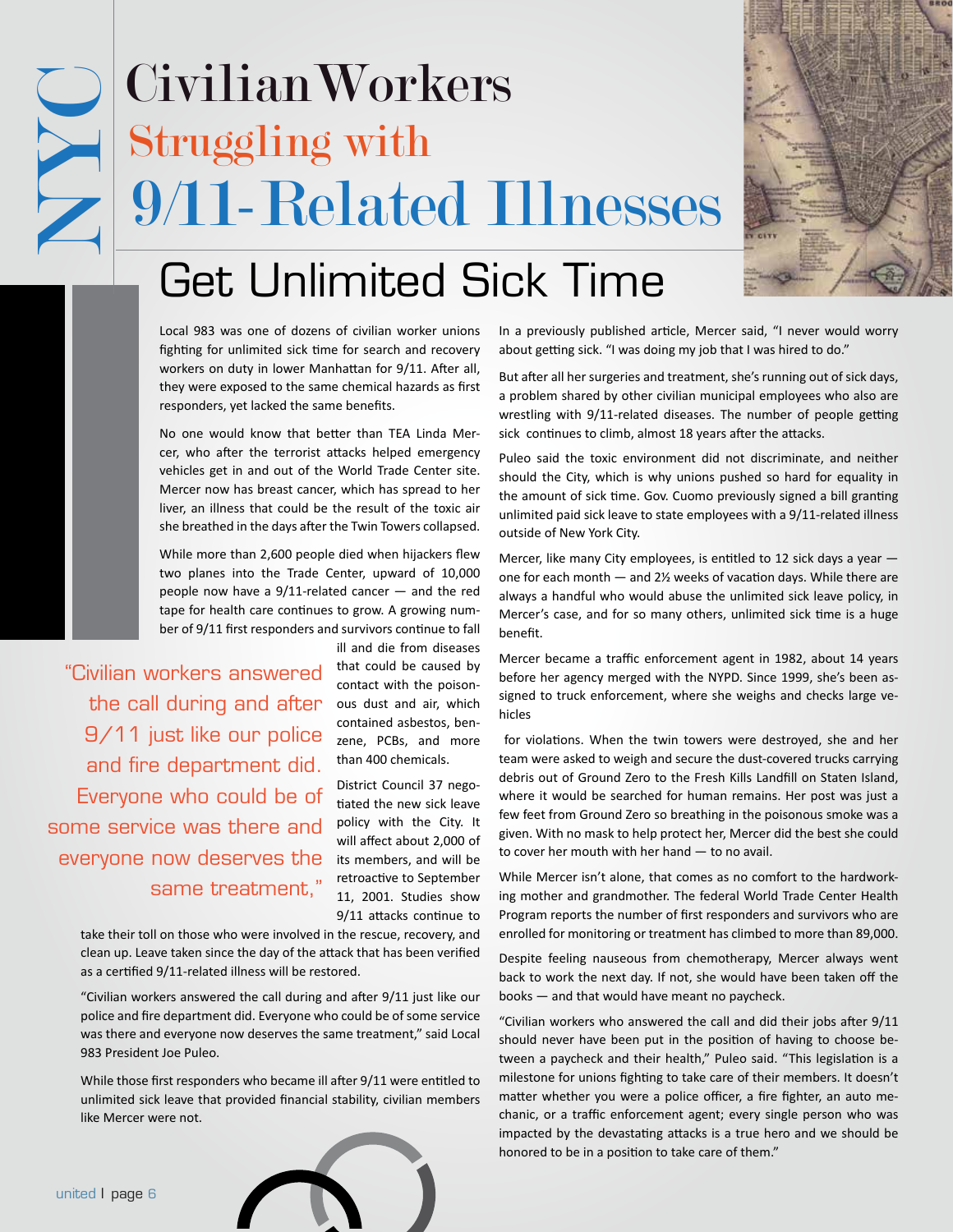## Balancing Federal FMLA Could Help Work & Family?

The recently ratified new DC 37 economic agreement includes paid family leave for employees at mayoral agencies, the Department of Education, NYC Health & Hospitals, and the New York City Housing Authority. But what about those City union members not working in one of the included locations? With most families needing two incomes to survive, paid family leave seems more like a necessity than an option.

For many working families, difficult choices arise too often, as balancing a work schedule and family life are not easy for anyone. When one or both breadwinners in a family can take time off from their jobs to assist other family members who need care, whether in the short term or on a regular basis, everyone wins.

As of January 2019, the new paid family leave benefit is open for application in most agencies. The benefit, which was won through negotiations for the 2017-21 economic agreement, is now available to nearly 100,000 DC 37 members who are covered by the contract and work at a qualifying location. During contract negotiations last year, DC 37 and the City agreed to arrange for coverage through the New York State Paid Family Benefit. Local 983 is now negotiating to win the benefit for members covered by other contracts, including TEA 3s and TEA 4s, UPRs and AUPRs, and HPPTs under their respective contracts.

Starting in January, employees in titles covered by the DC 37 economic agreement began making an income-scaled small bi-weekly contribution — ranging from 77 cents to \$3.39 per pay period — into an insurance fund through a payroll deduction. The maximum annual deduction per year caps at \$107.97. The Paid Family Leave program entitles workers to take up to 10 weeks off in 2019 to care for a new baby or an ill family member, including a spouse, child, or parent. Even if your baby was born in 2018, you will be able to use this leave for bonding purposes within one year of the birth of the child. With this new benefit, city employees will receive between \$200 and \$746 per week through an insurance benefit, depending on their income.

The paid family leave plan is more compre-

hensive than a paid parental leave benefit, which is only for the birth or adoption of a child.

Like the federal Family Medical Leave Act (FMLA), workers will continue to be covered by their health insurance, and they will have the right to take the time off and the right to get their job back. The federal FMLA does not, however, provide participants with pay, unless they have time in the bank.

While employers generally offer workers some form of sick leave that they can use in case of their own illness, what can you do if a close family member is having health difficulties? This is the purpose behind the Family and Medical Leave Act, passed in 1993, to help employees balance their work responsibilities with family demands. FMLA provides certain employees with up to 12 weeks of unpaid, job-protected leave per year, and requires that their group health benefits be maintained during the leave. While employers must offer those on FMLA a job upon returning, they do not have to offer the exact job you left.

FMLA applies to all public agencies, all public and private elementary and secondary schools, and companies with 50 or more employees. These employers must provide an eligible employee with up to 12 weeks of unpaid leave each year for any of the following reasons:

- for the birth and care of the newborn child of an employee;
- for placement with the employee of a child for adoption or foster care;
- to care for an immediate family member (spouse, child, or parent) with a serious health condition; or

"For many working families, difficult choices arise too often, as balancing a work schedule and family life are not easy for anyone. When one or both breadwinners in a family can take time off from their jobs to assist other family members who need care, whether in the short term or on a regular basis, everyone wins."

> to take medical leave when the employee is unable to work because of a serious health condition.

Local 983 President Joe Puleo said the United State is decades behind the world on paid leave. "Compared to many European countries' family-friendly plans, this country's unpaid leave policy seems draconian," he said.

Countries like Sweden, Germany, and France provide many months —even years — of paid maternity leave, child care options, and other supportive policies. "Studies from countries like these show why it's important to bring the United States up to speed: Paid leave is associated with reduced infant mortality, improved child and maternal health, and higher labor force participation for women, which equates to high family incomes and growth in the economy as a whole," according to one report.

The U.S.'s FMLA only provides unpaid leave, only covers an estimated 60 percent of the workforce, and disproportionately excludes working parents, particularly Latinos. The lack of family-friendly policies impedes women's equality, strains the health and finances of working families, and holds back the U.S. economy.

Puleo said he hopes all City workers will soon be entitled to paid parental leave, thereby making it easier for all parents to care for newborns or sick family members.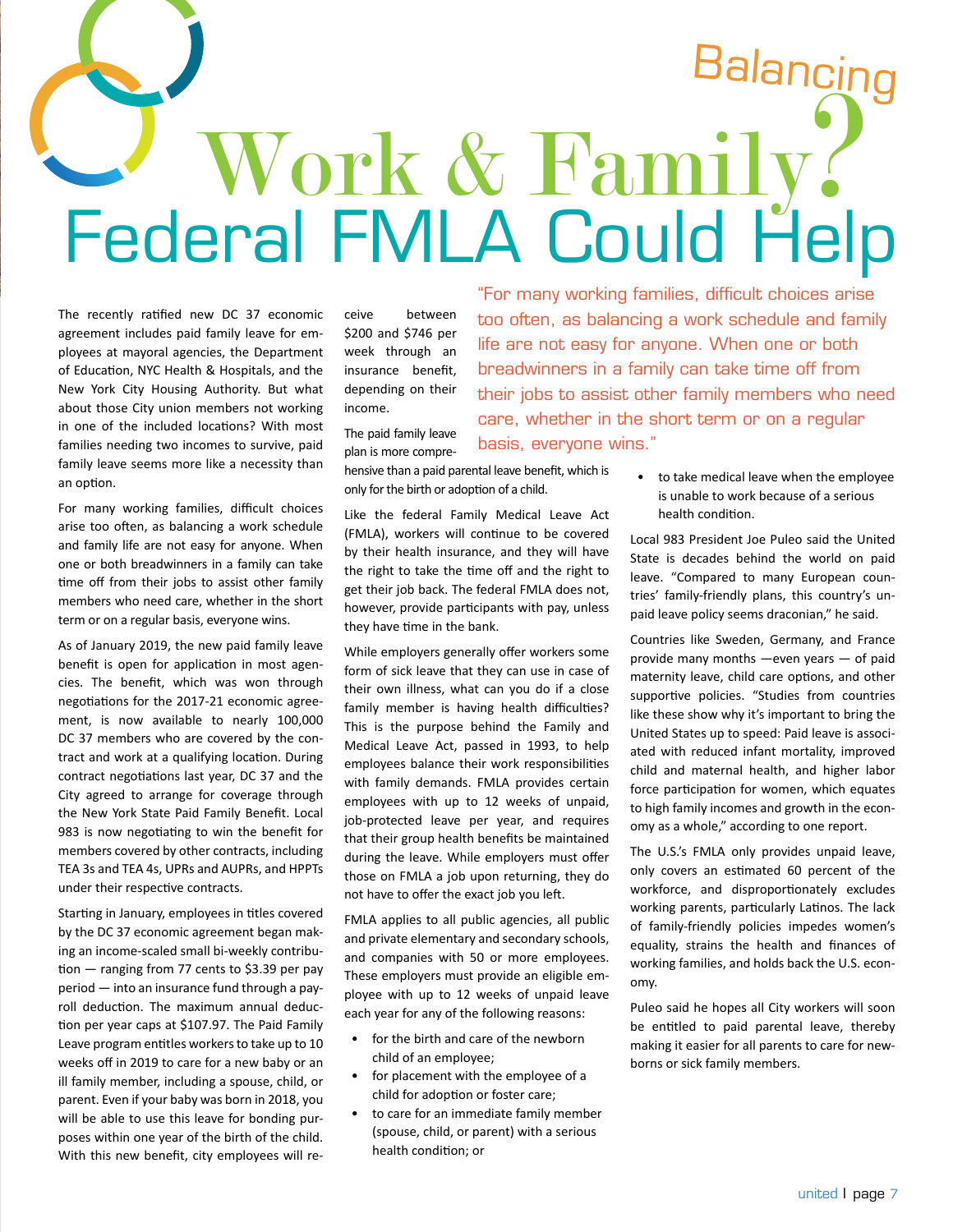

#### Members at Work

Local 983 has more than 3,000 full-time and seasonal members in nine different titles, all of whom help make New York City run smoothly in more than 28 different agencies. This section of the newsletter spotlights some of our members on the job.

### Pounding the Pavement



Sharon Massa works the pounder as a Department of Transportation Assistant City Highway Repairer at Kew Loop Yard in Queens. The post pounder is used to remove and install posts that hold up highway guardrails. Massa is one of the less than 5% of women who operate this machine.

**HPPTs** Provide Unique **Services** in NYC



HPPTs Charles Picciotto (left) and Anthony Barile are both busy at their respective jobs as High Pressure Plant Tenders. Picciotto was working on a boiler, punching tubes, in Coney Island, while Barile repairs a boiler in East New York that required him to climb into the mud drum to reach the turbining tubes.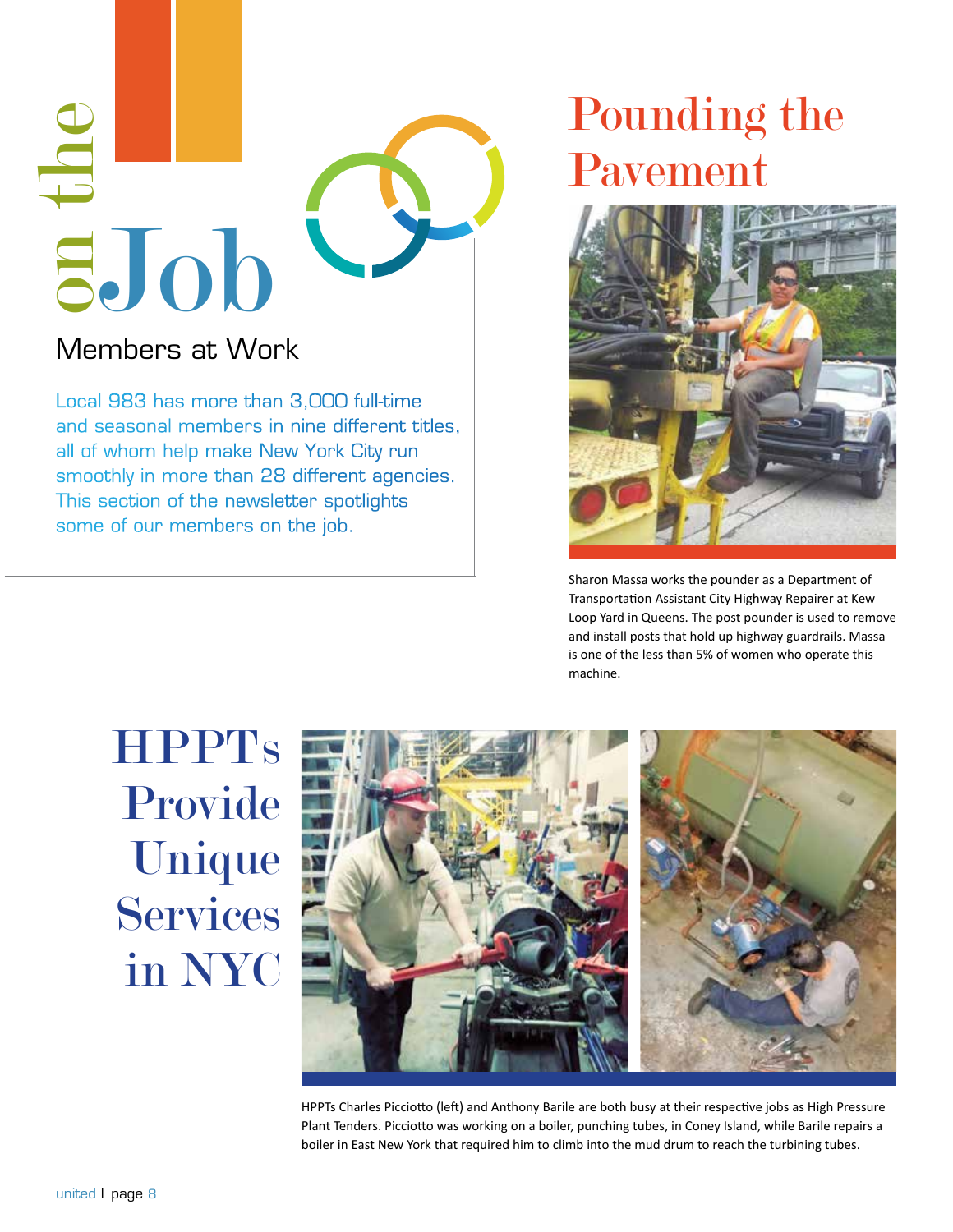

### Union to City: Allocate More Funding for Parks



Local 983 members and officers had a chance to meet with NYC Parks Commissioner Mitchell Silver after a City Council hearing on increasing funding in the budget for Parks. Chair of the New York City Council Committee on Parks & Recreation is Barry Grodenchik, who stood with unions at a rally outside City Hall recently to encourage the increase. Silver was testifying at the Council hearing in favor of restorations and additions to the budget. Local 983 President Joe Puleo said by increasing Parks funding, it will allow City workers like APSWs to do more of the work that is currently outsourced at a higher cost, such as working on construction projects and helping operate machinery. "Our guys are more than capable and it just makes sense financially for the City, which is now overpaying private contractors to do the work we can do ourselves." Pictured from left: Steve Raphael, Thomas DiNardo, Gary Lewis, Marlena Giga, Joyce Wakefield, Joe Puleo, Carlos Cedeno, and Walter Odom.

### FREE Life Insurance Union Offers Members

No one actually wants to think about dying, but as the saying goes, "Nothing is certain except for death and taxes."

Everyone knows that life insurance is important. However, too many Americans ignore the reality of what can happen if we die without leaving protection. The results could be devastating for surviving family members, leaving them with astronomical expenses, or even worse, loss of the family home because they can no longer cover the mortgage.

One of the benefits of being a DC 37 member is the \$10,000 free life insurance policy. But Local 983 knows that \$10,000 probably won't go far enough so the union is adding another \$10,000 free policy for full-time, dues-paying members, and \$5,000 for part-time, dues-paying members.

"We are doubling what members get for their families in the event that there is a death," said Local 983 President Joe Puleo. "While death is not a comfortable conversation, it's definitely an important one. Since most families require two salaries to make ends meet, the loss of one of the those incomes could be devastating."

According to Life Insurance Statistics and Facts, a report put out by the life insurance industry, approximately 43% of the population doesn't own a life insurance policy in any amount.

Both the DC 37 life insurance policy benefit and the Local 983 benefit do require dues-paying members to sign up, however. To receive the DC 37 benefit, dues-paying members need to fill out an enrollment form.

In order to receive the Local 983 benefit, dues-paying members need to visit www.myVIPbenefits.com or call 800.347.6071. Voluntary Insurance Program (VIP) is a national, full service benefits solution company with more than 25 years of experience and expertise in the supplemental benefits marketplace. When members call to sign up for the free insurance, counselors will be available to address all questions.

"There is absolutely no cost to our members for this additional life insurance, but you must be a dues-paying union member and you must call to sign up. This benefit is not automatic," Puleo said.

He said that this is also a good time to update the beneficiary card you have on file with DC 37 to make sure your correct next of kin receive the life insurance payout. "Too many times we have had to deal with outof-date beneficiary cards that listed a former spouse as the beneficiary. There is nothing we can do to remedy that unfortunate situation. It only takes a few minutes to verify what beneficiaries you have listed and to update the card if you need to.

"We are always looking at ways of giving our members extra benefits whenever we can," Puleo said. "This additional life insurance benefit was just another way that Local 983 gives back to those we represent who continue to support the union by paying their annual dues."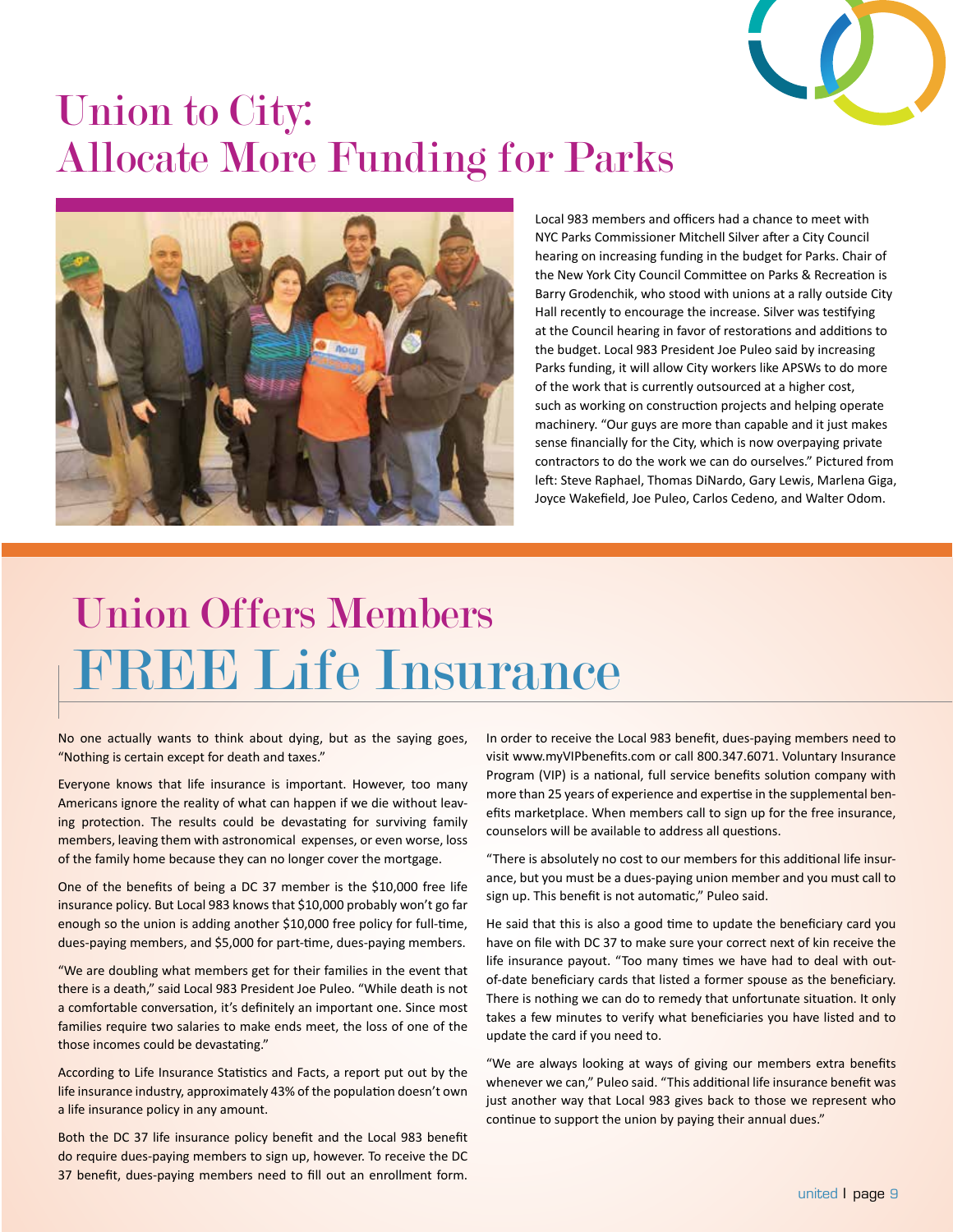## Abou Our Members







Congratulations to three Local 983 members from the Mann Tow Pound who were honored for 31 years of service each. From top: Faris Coley, Roy Charles, and Timothy Aikins. They are all pictured with NYPD Chief of Transportation Thomas Chan receiving their awards.







Congratulations to the graduating class of Local 983 TEA 4 Peace Officers from the NYPD Special Patrol Training program. They will now have the ability to write criminal summonses and make arrests.



Congratulations to TEA 3 William Strickland on 29 years of service. He is pictured with Local 983 First Vice President Marvin Robbins (left) and President Joe Puleo (right).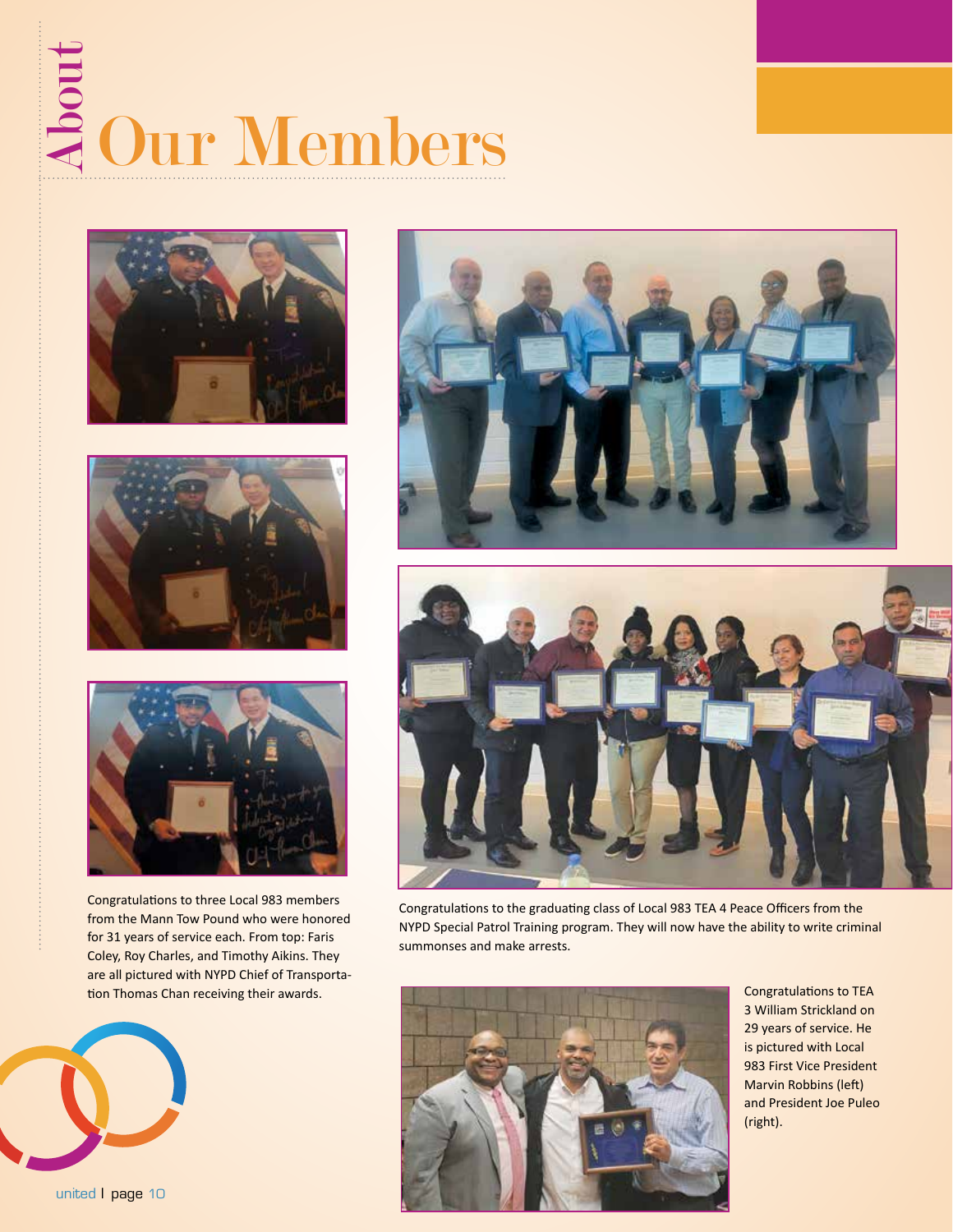### ACTIVISTS Local 983 Encouraging Members to Become

The 2018 Supreme Court decision in *Janus vs AFSCME* was an all-out attempt not to preserve First Amendment rights, but a way to dismantle organized labor and take away the strong, unified voice that speaks for and protects workers.



That attempt failed, however. Unions are stronger than ever, especially in New York City. In order to keep that momentum, Local 983 is creating a new title of activist, and is encouraging members to take the plunge and get involved.,

"The great majority of our membership remained as dues-paying members after the Janus case, but we need to do more to reach out to new hires and seasonal workers," Puleo said. "Since our membership is so spread out in the five boroughs, we are encouraging everyone to speak on behalf of the union and talk to their co-workers about the value of organized labor, the importance of joining and becoming a dues-paying members, and how important it is to get involved."

In order to accomplish this goal, the union is holding its first activist meeting on April 6 at DC 37 headquarters. Puleo said the objective is to bring together members who want to get involved for this one-day training that will teach out organizing and how to talk to unaffiliated workers and new hires. The event is being run in conjunction with the DC 37 Education Fund and will include members who have attended previous trainings.

"The best way we know of to advance labor's objective is to have members teach members, and members talk to member. It's all about the one-on-one, personal connection," Puleo said. The union is hoping for a turnout of at least 50 members who want to become activists, who will be easily spotted wearing their new (and free) activist jackets.

"This is a chance for anyone who wants to do more to get involved and show they are a proud union member. Activists are not shop stewards and will not be responsible for writing grievances. Activists will act more as liaisons between the union and members, and will help promote union events, like meetings and rallies, so we get larger turnouts," Puleo said.

Anyone who would like to get involved and become an activist but was unable to attend the training, should contact the Local 983 office.

### **WANT TO BE A LOCAL 983 ACTIVIST?**

**Local 983 is looking for members to become Union Activists and get more involved. We provide the training and the free Activist jacket. You provide a few hours of your time to help us sign up new members. Fill out the coupon below and return it to Local 983, 200 Vesey Street, 24th Floor, New York, NY 10281.**

#### **YES! I want to become a Local 983 Activist. My contact information is below.**

| Name and the contract of the contract of the contract of the contract of the contract of the contract of the contract of the contract of the contract of the contract of the contract of the contract of the contract of the c |                                                                                                                      |  |
|--------------------------------------------------------------------------------------------------------------------------------------------------------------------------------------------------------------------------------|----------------------------------------------------------------------------------------------------------------------|--|
|                                                                                                                                                                                                                                |                                                                                                                      |  |
|                                                                                                                                                                                                                                |                                                                                                                      |  |
|                                                                                                                                                                                                                                |                                                                                                                      |  |
| <b>Work Location Committee Committee Committee Committee Committee Committee Committee Committee Committee Commit</b>                                                                                                          | Title <u>the state of the state of the state of the state of the state of the state of the state of the state of</u> |  |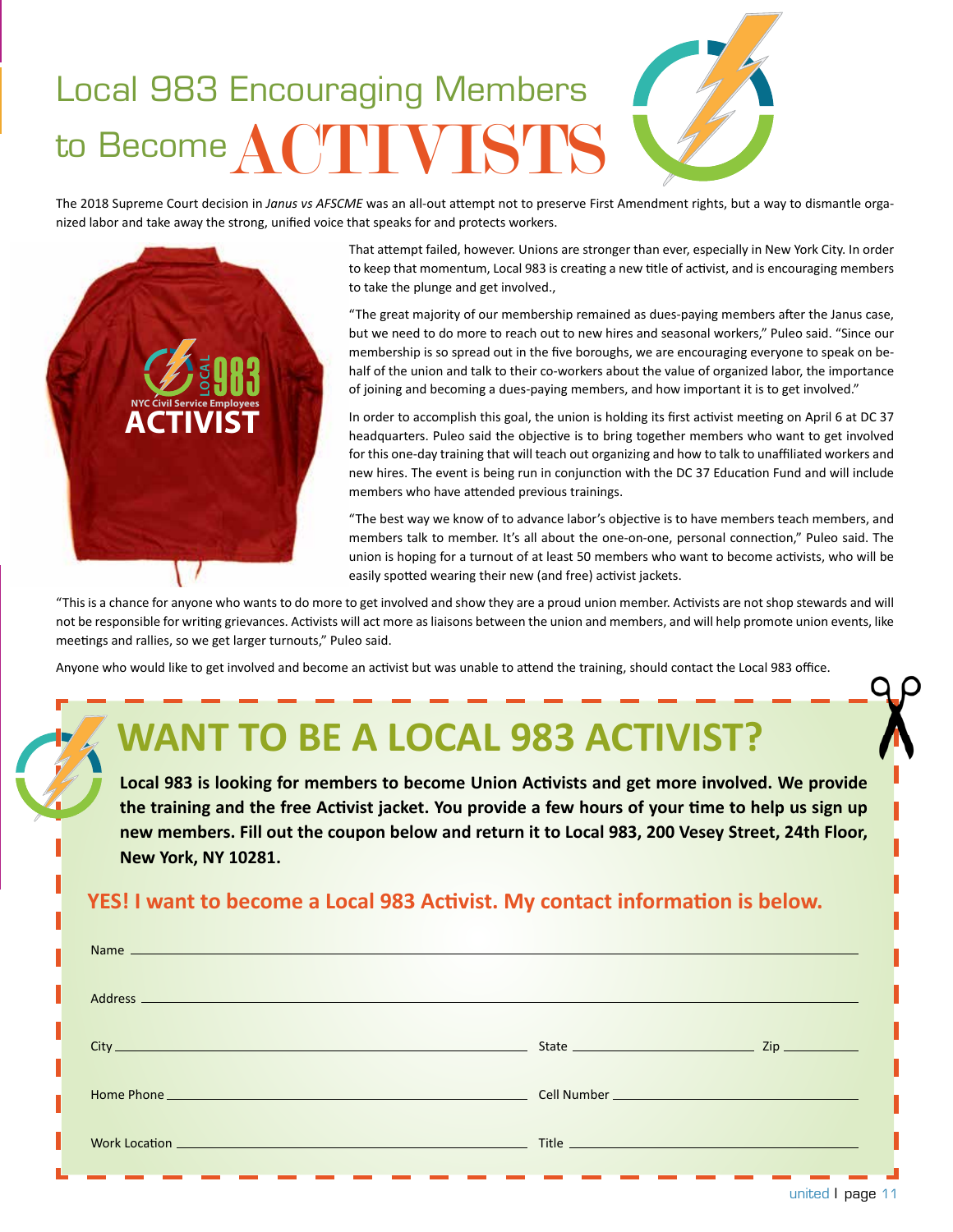### Grievance Corner

#### **union hires lawyer for apsw when city refuses to represent him**

An Apsw was on the job driving a pickup truck when he accidently struck a pedestrian in a crosswalk. The pedestrian was seriously injured and the APSW was arrested for failing to yield to a pedestrian. He had already let one pedestrian cross, but did not see the second one. The APSW did stay on the scene and spoke with the police, but the City refused to represent him even though he was on the job at the time. The union hired a lawyer to represent him and passed a resolution that any member who has pending criminal charges, excluding DWI, will be represented on a case-by-case basis.

#### **geotrackers in city vehicles lead union to file improper practice**

The City of New York began installing Geo Trackers and Canceiver tracking devices in all Cityowned vehicles in 2016. At the time, the City stated that they would not use these devices to initiate discipline. However, in January 2019, two Local 983 members faced pending charges based on a Supervisor who randomly checked to see where those employees were in their City-owned vehicles. That lead to Local 983 filing an improper practice against the City. The tracking devices allow supervisors and liaisons to monitor all aspects of a vehicle, including the way it is being driven, speed, time on the road, and routes taken.

"Many of our members are under extreme pressure to get to multiple locations in a short amount of time," said Local 983 Treasurer Marlene Giga. "Now they are being scrutinized by supervisors asking why they were driving so slow or so fast, or why they took a particular route. Our members are trying to get so much more accomplished in a shorter period of time and now they are being chastised for everything they do and are constantly worrying about the security of their jobs."

Giga, who is also a Grievance Representative, worked with Onya Brison of the DC 37 Legal Department to file the improper practice against the City. "Local 983 is dedicated to protecting our members and wants a policy in place that does not discipline employees regarding the Canceivers and Geo Tracking," she said.

#### **LOCAL 983 WINS UNEMPLOYMENT PAY FOR TERMINATED MEMBER**

When a Local 983 City Seasonal Aide (CSA) was wrongfully terminated for being absent without leave, the union immediately stepped up to defend him — and won unemployment pay.

DC 37's legal team took on the case of the CSA working security for park enforcement in Manhattan's Madison Square Park on Madison Avenue and 23rd Street. The problem arose when the CSA's boss looked for him in the park and couldn't find him; however, a torrential downpour sent the CSA to seek cover until the storm had passed.

Local 983 President Joe Puleo said members fired for cause are not eligible for unemployment, which is why the union and DC 37 represented the CSA at the unemployment hearing, at which the City did not even show up. They did send records, but with no representative at the hearing, there was nobody for the union to question about the incident.

"We represent our members in all these cases, even when it comes to being terminated from an agency, and even when the member is a seasonal worker," Puleo said. "A member is a member, and all our members are part of the Local 983 family."

#### **Union investigating unsafe work conditions at DHS 300 Skillman**

It would be a gross understatement to say that conditions at the Department of Homeless Services 300 Skillman are less than admirable. They are, in fact, outright dangerous.

Almost two dozen Motor Vehicle Operators (MVOs) working at the Barbara Kleiman Shelter in Brooklyn are being forced to take their





breaks, eat their meals, change their clothes, and standby in one cramped room. And to make matters even worse, this room is in extremely close proximity to an area cordoned off because of asbestos.

According to Local 983's First Vice President Marvin Robbins, management there wants all the drivers in one room at all times that they aren't driving. In addition to being crowded, it's unsafe and unhealthy for people to be eating and changing clothing in the same confined space, he said.

These MVOs, who transport families to and from shelters, contacting the union about the situation. DC 37's Safety and Health team will be heading to the facility for a walk through.



Robbins said another issue with the MVOs is that management is instructing the drivers to load the transport buses with all a family's belongings, even if that means blocking the emergency exits on the bus.

"When drivers are being order to jam too much stuff into the vehicles, it causes a concern that in case of an emergency, no one can access the emergency exit. That means both the family and the driver are at risk and that is unacceptable," Robbins said.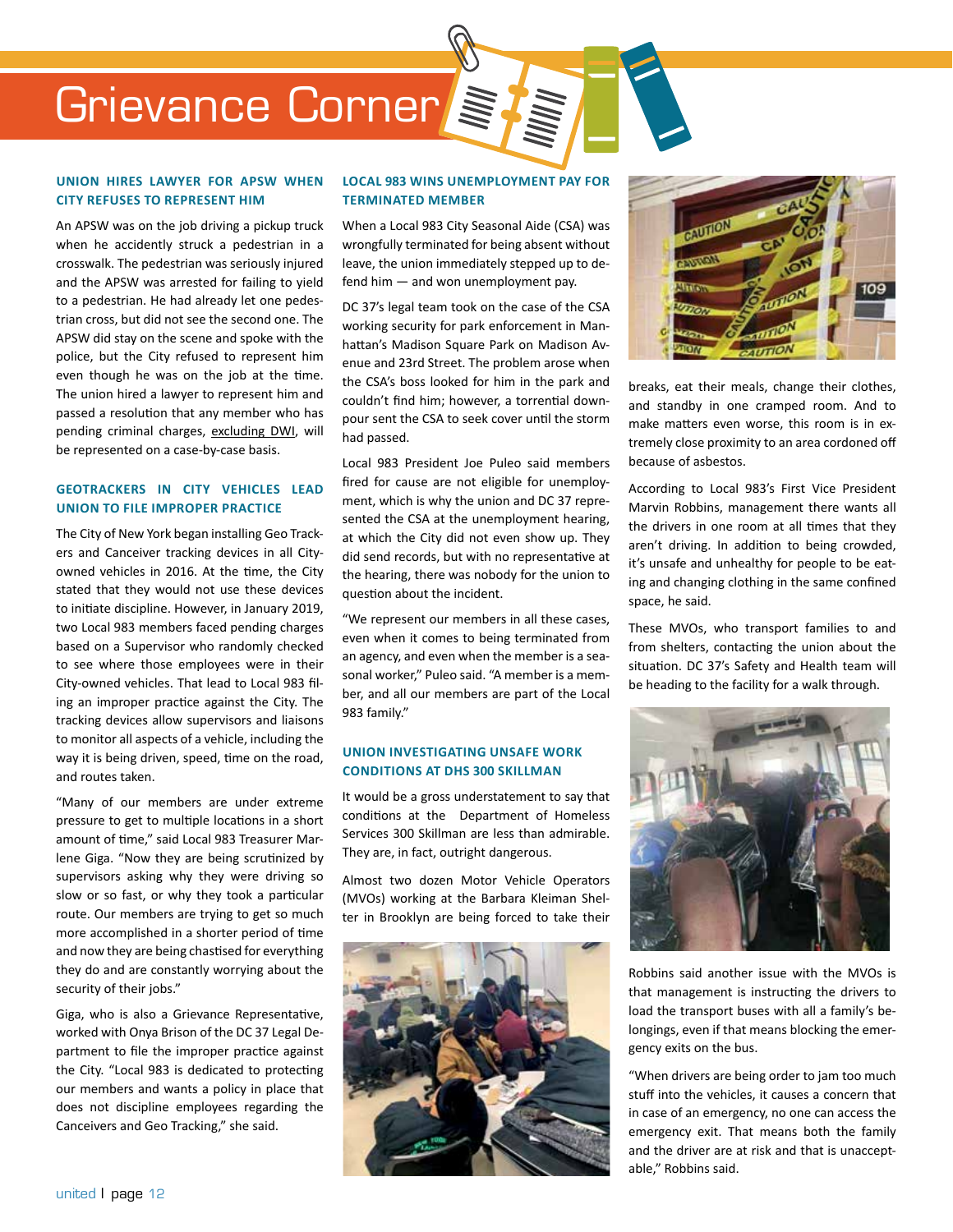#### **parks workers being passed over for promotions**

APSWs are being passed over for promotion to Park Supervisor and Principal Park Supervisor during the summer season, and Local 983 is not happy about it.

Park Supervisor/Principal Park Supervisor are seasonal positions that run basically from Memorial Day to Labor Day. Local 983 President Joe Puleo said that since the City's parks are utilized so much more in the spring and summer, the Parks Department needs additional manpower, but they are allocating promotions to members who hold a lower rank than Local 983 members.

The problem stems from the fact that Local 983's roughly 350 APSWs hold a Commercial Drivers License (CDL) that enables them to drive heavy vehicles like garbage trucks and buses. Other members are not required to hold a CDL. If the Parks Department promotes APSWs, then they are left without enough drivers with CDLs. However, Puleo said since APSWs hold a higher rank, they should be given preference for the jobs since this is the official line of promotion in Civil Service.

"We wouldn't have a problem if lower ranked City Park Workers were bumped into our titles and then our members were bumped up," Puleo said. "They are saying the summer seasonal jobs are provisional positions so the rules aren't the same. The problem is that the same people our members supervise during the year now end of supervising our members during the summer. Under the civil service law, our members would be the only qualified candidates. The City has been getting away with this for two years. We want to make sure our members have the right promotional opportunities."

Puleo said the Parks Department is claiming that Local 983 members did not score well enough during the interview and that's why they weren't promoted, but the information the union received was arbitrary. Parks officials say they just want the most qualified candidates but Puleo said the union is arguing that if workers in a lower rank are more qualified, then they should have been promoted to AP-SWs previously.

It's not just a matter of the title. Puleo said the promotion comes with a large salary increase and double time for weekend shifts. Local 983 has filed a grievance on behalf of APSWs.

#### **UPR gets promoted to aupr but then demoted due to politics**



Urban Park Ranger (UPR) Eloisa Reyes knows what it's like to be discriminated against.

Reyes started working in Parks Enforcement in 2014. She did her job well, and was encouraged by management to take the

AUPR exam. She studied, took the exam, and scored well enough to be put on the list. She was eventually promoted to AUPR in December 2017, but still maintained the provisional title. When Parks had to clear lines for Civil Service titles, Reyes was demoted to UPR in February 2019. She was replaced by someone less qualified, which management claimed was allowed by using the 1-in-3 loophole.

"Parks loves to have provisionals as step ups because there is no commitment to them," said Local 983 Vice President Thomas Testa.

That's why Local 983 is filing an improper practice charge on her behalf, and for 12 eligible candidates on list number 8506 for the Associate Urban Park Ranger (AUPR) title who were passed over in favor of at least eight provisional AUPRs. Local 983's position is that Parks should abide by Civil Service Law and be fair with their promotions.

DCAS established a promotional list for the AUPR title (Exam 8506) in December 2017; 74 individuals passed the exam and 62 were promoted. In January 2019, Parks notified 12 candidates on the list that they were not appointed to the title based on the "1 in 3" rule. Despite passing over the candidates on the list, Parks held over eight provisional AUPRs who either did not take the exam or did not pass it.

DCAS's rules state that a provisional appointment will end within two months following the establishment of an eligible list. However, the agency may not pass over eligible candidates in favor of unlawfully extended provisional appointments. Testa said that the DC 37 legal department concluded that Parks' actions in passing over eligible candidates on the list in favor of provisional AUPR's may be challenged.

"I worked hard to earn my promotion. I was unjustly demoted because of malicious collusion from management to sabotage my career. I was harassed, intimidated, and retaliated against," Reyes said. "Management should be ashamed of themselves for lacking integrity, honesty, and morality."

Reyes was never reprimanded or brought up on any disciplinary charges that could have lead to her demotion.

"I had an exciting career to look forward to. Like many young, motivated employees, we take on seasonal promotions to advance our careers. I worked hard to earn my promotion. We should not condone management's style of oppressive totalitarianism. Every single employee has the potential to reach the next level in their careers if they apply themselves, but with management's politics and nepotism, the workers suffer," Reyes said.

#### **seniority counts for vacation picks**

Many TEA 3s and TEA 4s contacted the union recently to complain about their agency not utilizing rank for vacation picks. After investigating, Local 983 discovered that vacation was not being done based on title in rank. According to First Vice President Marvin Robbins, "this is one of the few times in which your seniority in rank counts for something." The union filed a complaint and received a favorable decision. Managers have now been directed to proceed with vacation picks based on members' seniority in the appointment date to TEA 3 or TEA 4.

#### **Transferring without proper notice**

Local 983 received calls from three senior TEA 3 members who were randomly transferred to new locations after receiving only one day's notification from their agency. The union reported the incident to the DC 37 legal department, which is looking into the situation for possible improper practice. Local 983 First Vice President Marvin Robbins said the agency is required to give members five days' notice of a transfer. The Local is also investigating why the department didn't request volunteers or use inverse seniority prior to transferring three members all of whom had more than 25 years of service.

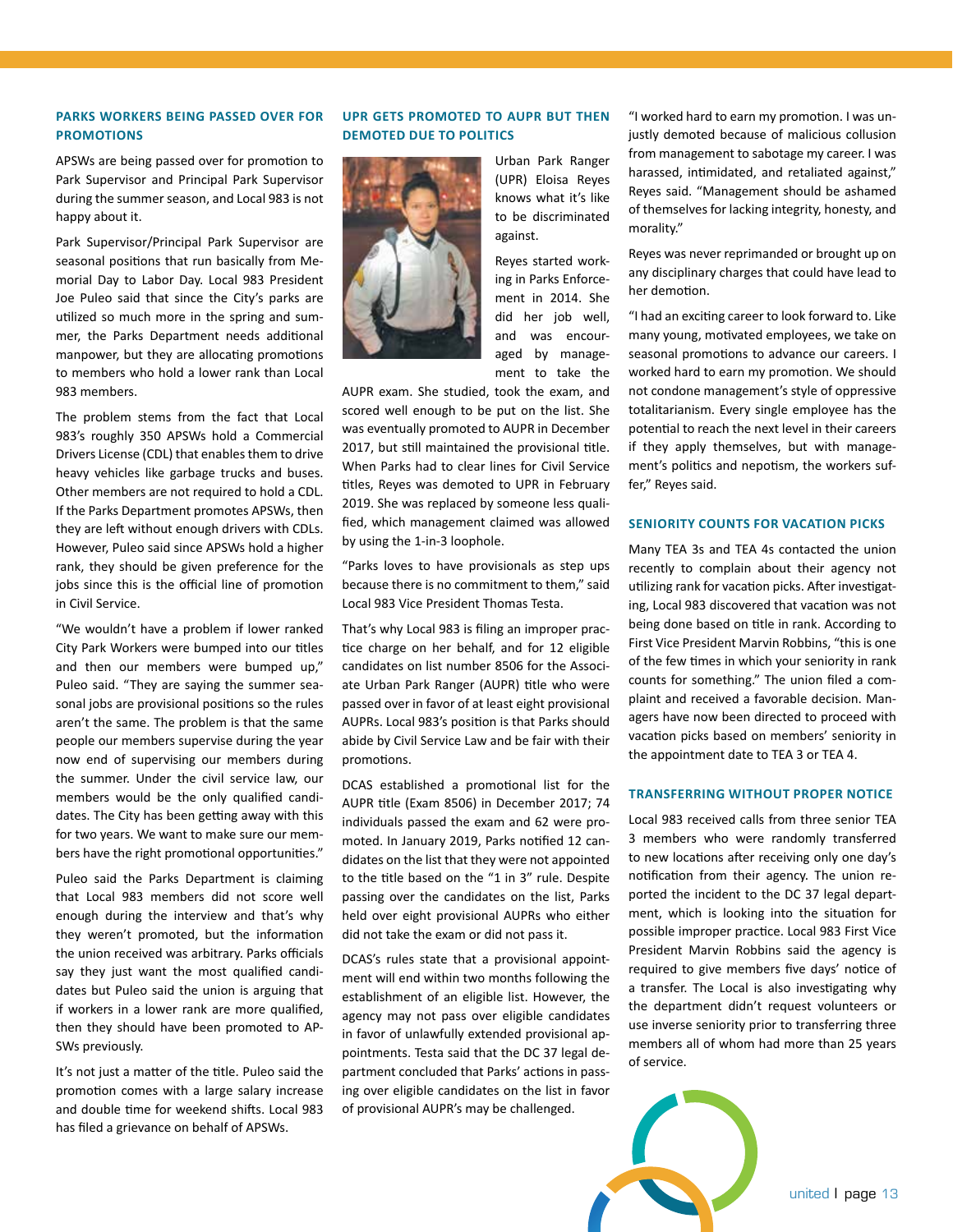



This legislative year started out as a promising one for Local 983 members. After Democrats succeeded in taking control of the State Senate in last November's election by a very large mar-

gin, they now control all levels of state government — the Governor, the Senate and Assembly.

In what should normally be a great setting for labor gains, 2019 hit a bump in the road during the budget process. The Governor's projected budget included a predicted shortfall of more than \$4 billion. More than half of this budget gap is directly due to federal tax law changes eliminating or limiting State and Local Tax (SALT) deductions. President Trump's changes, specifically capping the deductibility of property taxes at \$10,000, created a double whammy of tax receipt shortages combined with the exodus of the ultra-wealthy from the state tax rolls. The resulting shortfall will complicate labor's agenda of pension enhancements and the attempt to roll back some of the drastic changes that occurred during the recession approximately 10 years ago.

On a good note involving the budget, the Governor, during his amendment process, proposed changing the Criminal Procedure Law definition of Peace Officer. The changes incorporate the legislative changes we were seeking in stand-alone legislation, granting our Urban Park Rangers Peace Officer status in New York State.

By Gordon Warnock Local 983 Political Director

Even though New York is now governed by one party, the budget negotiations are complicated. The Senate, fueled by the momentum of the youthful progressive victories in November, has hardened their positions on some issues that conflict with the Governor's agenda. The irony that this may be the first late budget in Cuomo's term in office is not lost on Democratic leadership. Yet, they believe their ideology is more important than a record of timely budgets.

This would also throw legislative pay raises into unchartered waters. The contentious battle surrounding pay increase for rankand-file legislators has lasted more than a decade. The process was sorted out late in 2018, but was met with less than resounding support when the pay raise commission made the raises contingent on giving up outside income and the passage of a timely budget.

In non-budget news, Local 983's legislative agenda includes several important pieces of legislation, including improvements to line-of-duty disabilities, peace officer status for PEP officers, presumptive disability for heart disease, and binding arbitration extension and expansion.

The legalization of recreational marijuana and Single Payer Health care proposals are both being monitored carefully by Local 983, both for monetary and overall impact on our members' quality of life.

Just as important, President Puleo has voiced his opposition for several proposed changes in Albany, specifically pension reforms and proposed service cuts on the agenda of certain parties that are not exactly labor friendly.



#### **District Council 37, AFSCME, AFL-CIO**

125 Barclay Street, Room 983 New York, NY 10007 212.815.1983 www.local983.com

**Joe Puleo. . . . . . . . . . . . . . . . . . . .President Marvin Robbins. . 1st Vice President Thomas DiNardo. Vice President Steven Shaw. . Vice President Thomas Testa...........Vice President Donald Chapman** . . . . Recording Secretary **Marlena Giga. . . Secretary-Treasurer** Gary Lewis . . . . . . . . . . . Sergeant-At-Arms

#### **Executive Board**

**Victor Shannon, Henry Irizary, Chris Viera, Charles St. Louis, Farris S. Coley** 

#### **Trustees**

**Van Scatliffe, Michael Gorga, Carlos Cedeno**

**UNITED** is the official publication of Local 983. Please send press releases, news, or photographs to the Union office at **marci@tricommcreative.com and indicate 983 UNITED** in the subject line. All content is ©2019 Local 983. All rights reserved.

NEWSLETTER DESIGN/PRODUCTION: Marci Rosenblum l Tricomm Creative 845.364.0222 l marci@tricommcreative.com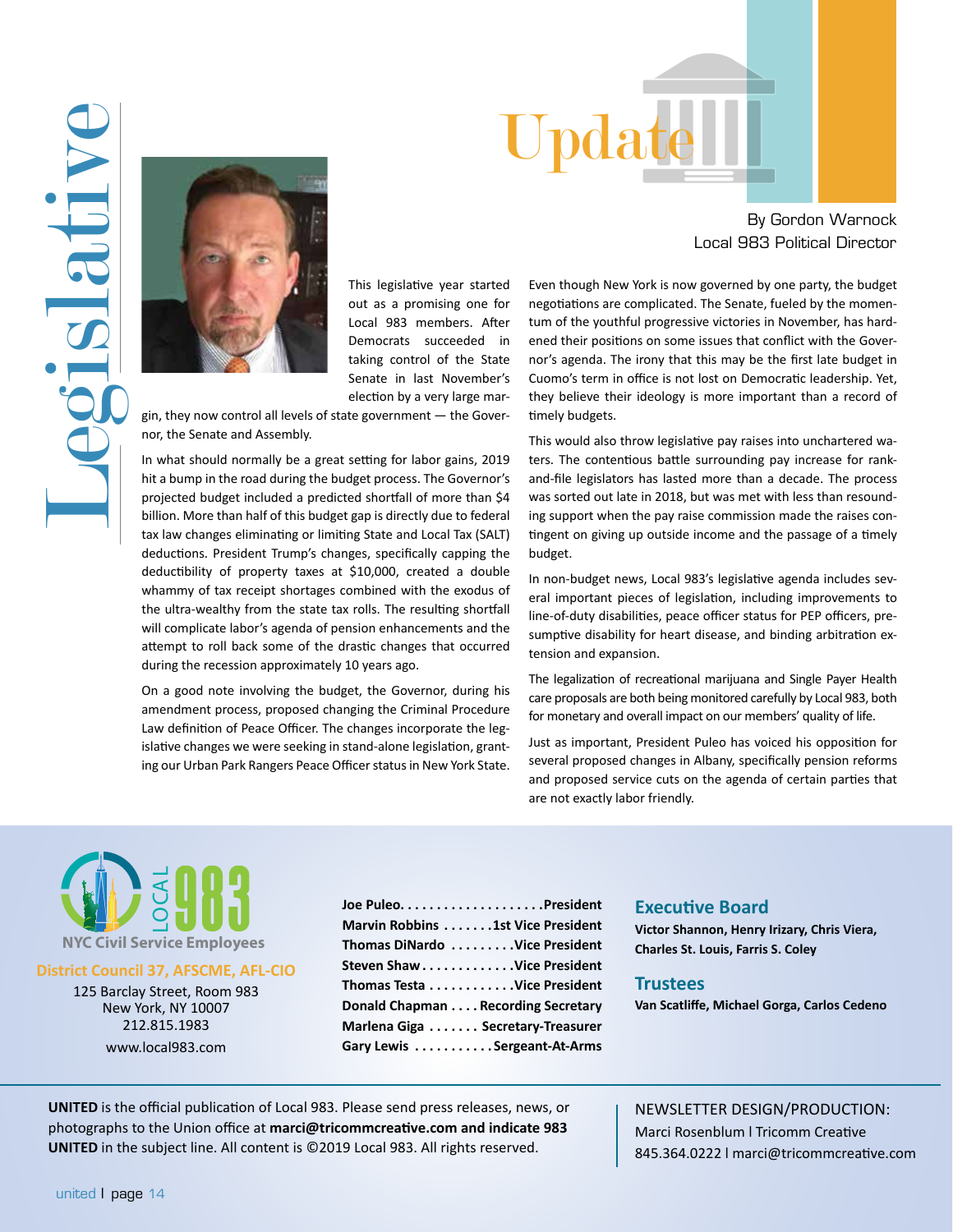## Shop Stewards

 $\frac{36}{6}$ 

 $\bullet$  $\ddot{\phantom{0}}$ 

| SHOP STEWARD  AGENCY PHONE  EMAIL                                   |  |  |
|---------------------------------------------------------------------|--|--|
| Christopher BeattyHospital917.743.4296bday321319@aol.com            |  |  |
|                                                                     |  |  |
|                                                                     |  |  |
|                                                                     |  |  |
| Phillip David Police 917.301.0379Davidphillip42@aol.com             |  |  |
|                                                                     |  |  |
| Arthur W. ElmoreParks 347.776.4921Elmore.arthur@yahoo.com           |  |  |
| Sylvester Ervin Parks & Rec347.272.3977SylvesterErvin@gmail.com     |  |  |
|                                                                     |  |  |
|                                                                     |  |  |
| Haydee Fajardo Parks 347.628.5340fhaydee116@gmail.com               |  |  |
| Michael Gorga DCAS 718.541.0938 Michael Gorga@aol.com               |  |  |
|                                                                     |  |  |
| Joe HyltonHospital347.545.6627Productions682@gmail.com              |  |  |
|                                                                     |  |  |
| Gary Lewis Police 347.984.0812Glewis054@gmail.com                   |  |  |
|                                                                     |  |  |
|                                                                     |  |  |
| Wanda Martinez Transportation718.674.5675 Martinez_wanda@gmail.com  |  |  |
|                                                                     |  |  |
|                                                                     |  |  |
| Medim Mergen Transportation646.946.8163 N.Mergan1@gmail.com         |  |  |
| Jason B. Oliver Education718.864.8341JasonbOliver@gmail.com         |  |  |
| Ronald E. O'NeilCorrection718.598.2306Righteouswarrior777@yahoo.com |  |  |
| Woo Sung ParkParks 917.293.9258Kobesung@hotmail.com                 |  |  |
| George PalermoEducation347.865.9140gezalu@aol.com                   |  |  |
|                                                                     |  |  |
|                                                                     |  |  |
| Eugene Rodrigue Police 347.693.0251rodrigue.eugene@yahoo.com        |  |  |
|                                                                     |  |  |
|                                                                     |  |  |
|                                                                     |  |  |
|                                                                     |  |  |
|                                                                     |  |  |
|                                                                     |  |  |
|                                                                     |  |  |